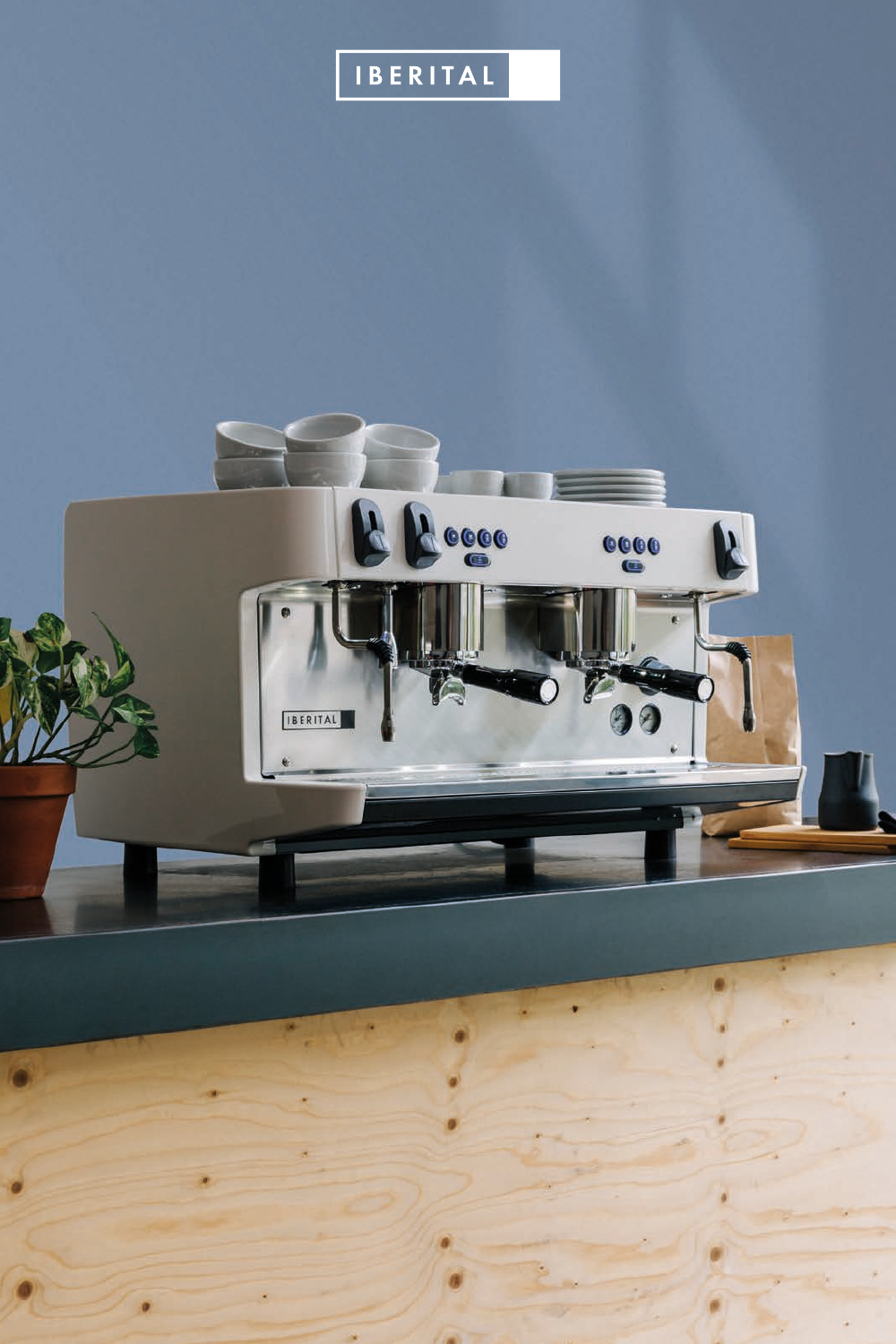Function meets seduction

## Iberital Intenz

## The stylish and attractive solution with strength and robustness to last.

Iberital Intenz is a machine made to satisfy the most demanding tastes.

Built to withstand intensive use, Iberital Intenz is as robust and precise as it is sophisticated and versatile to meet the highest performance standards.

Every one of the Iberital Intenz's curves exudes style and attention to detail. From its metallic finish, round and smooth to the touch, to its sensitive, ergonomic buttons, and its stylized, lightweight profile. The cohesion between its components gives the a single, uniform structure.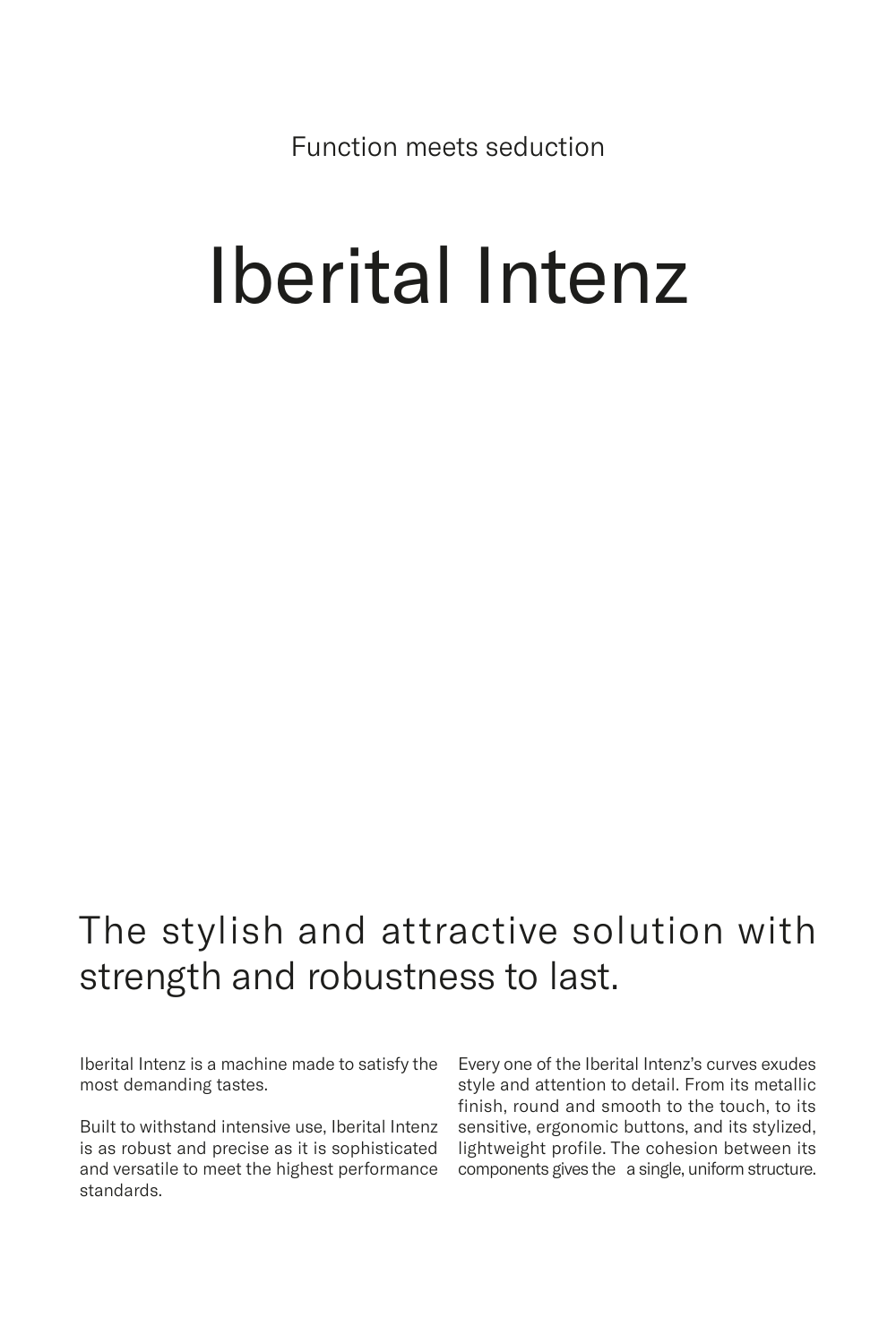

Designed to withstand intensive use.



Mono boiler system

Electronic dosage (4 doses + continuous)

Volumetric Control

Pre-infusion

Touch pad with blue leds

Barista area LED lighting

Stainless steel steam wands



Ergonomic filter-holder

Automatic boiler refill

Boiler drain tap located in the center of the drip tray

Quick and easy access to the machine for maintenance

Steam and water levers

IB Connect (optional)